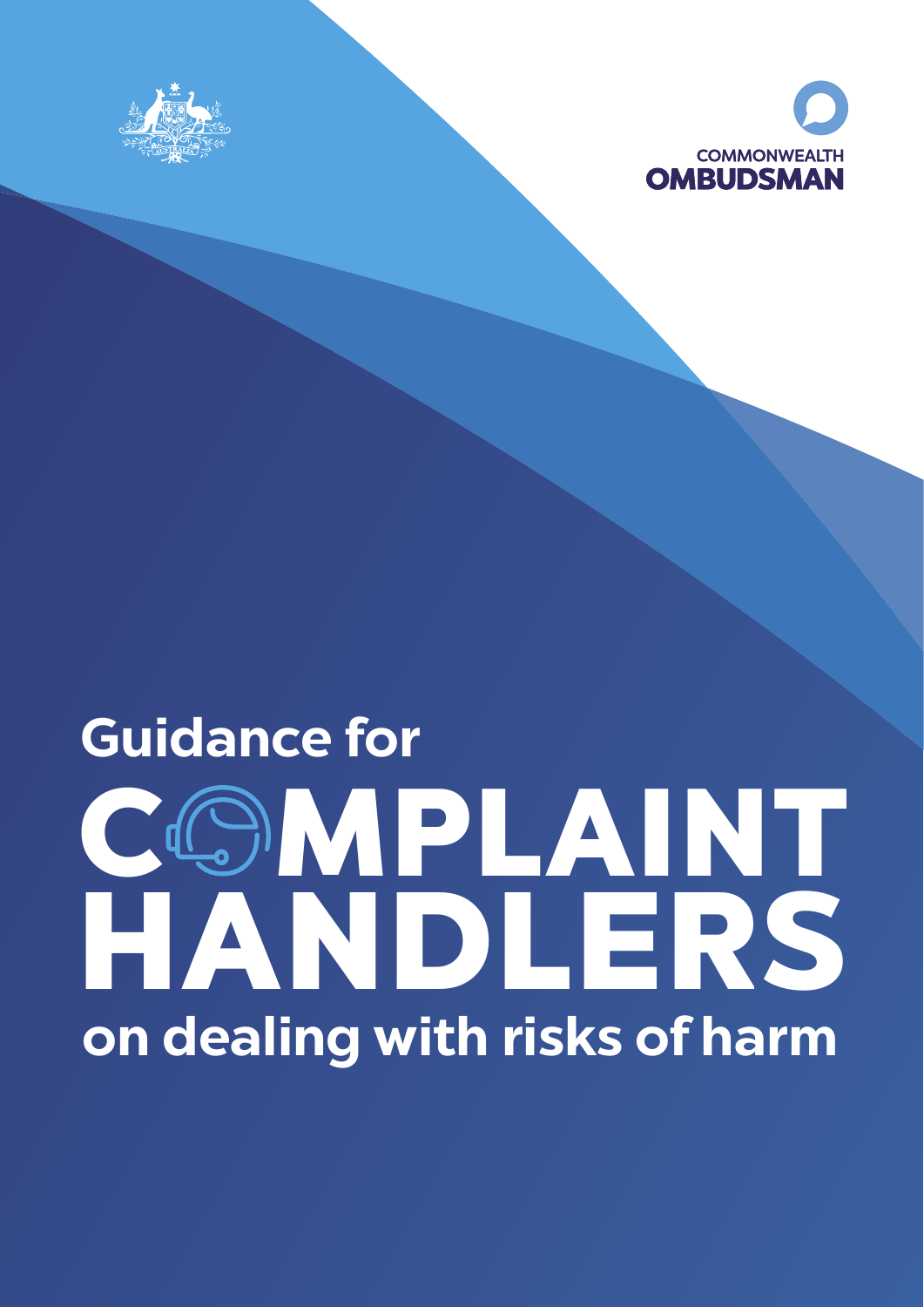## **Guidance for complaint** handlers on dealing with risks of harm

## **PURPOSE**

This document aims to give complaint handlers confidence in handling complainant behaviour that poses a risk of harm to themselves or others.

By sharing these practical guidelines, we hope that education providers and other agencies can improve their responsiveness and accessibility to all complainants. This guide has 4 sections:

- **•** responding to someone at risk of self-harm or suicide
- **•** responding to someone who indicates they pose a risk of harm to someone else
- **•** tips for supporting employees who've dealt with the risks, and
- **•** some printable quick reference guides.

### **BACKGROUND**

In any job involving people, you may find yourself dealing with someone who is considering selfharm, suicide or harming someone else. Dealing with this situation can be confronting and difficult, so it is important to have guidance available.

Any indication that a person intends to harm themselves or others must be taken seriously, assessed quickly and responded to appropriately. Generally, staff responding will not be mental health professionals, so it is not appropriate to try and guess whether the risk is genuine. All risks should be taken seriously. Responding can include contacting police or emergency services depending on the level of risk. Other options include encouraging the person to engage with a doctor, mental health professional or support services, or other appropriate support people.

There are many reasons why a person might experience the thought or impulse to self-harm or suicide or display behaviours of concern. Our focus in this guide is addressing the specific behaviour, meaning someone's observable conduct and what they are communicating, not the person's motives for their behaviour. This guide focuses on ensuring you have the tools to respond to the behaviour in a sensitive way.

## **PRIVACY AND CONFIDENTIALITY**

Education providers and other agencies should always prioritise a person's right to privacy and confidentiality. However, when a person expresses thoughts or impulses to self-harm or harm others, and you reasonably believe there is a safety risk, you may have a duty of care to share information without that person's consent.<sup>1</sup>

Under the Privacy Act 1988, personal information can be disclosed in situations where it is necessary to prevent a serious threat to the life, health or safety of any individual, or to public health or safety.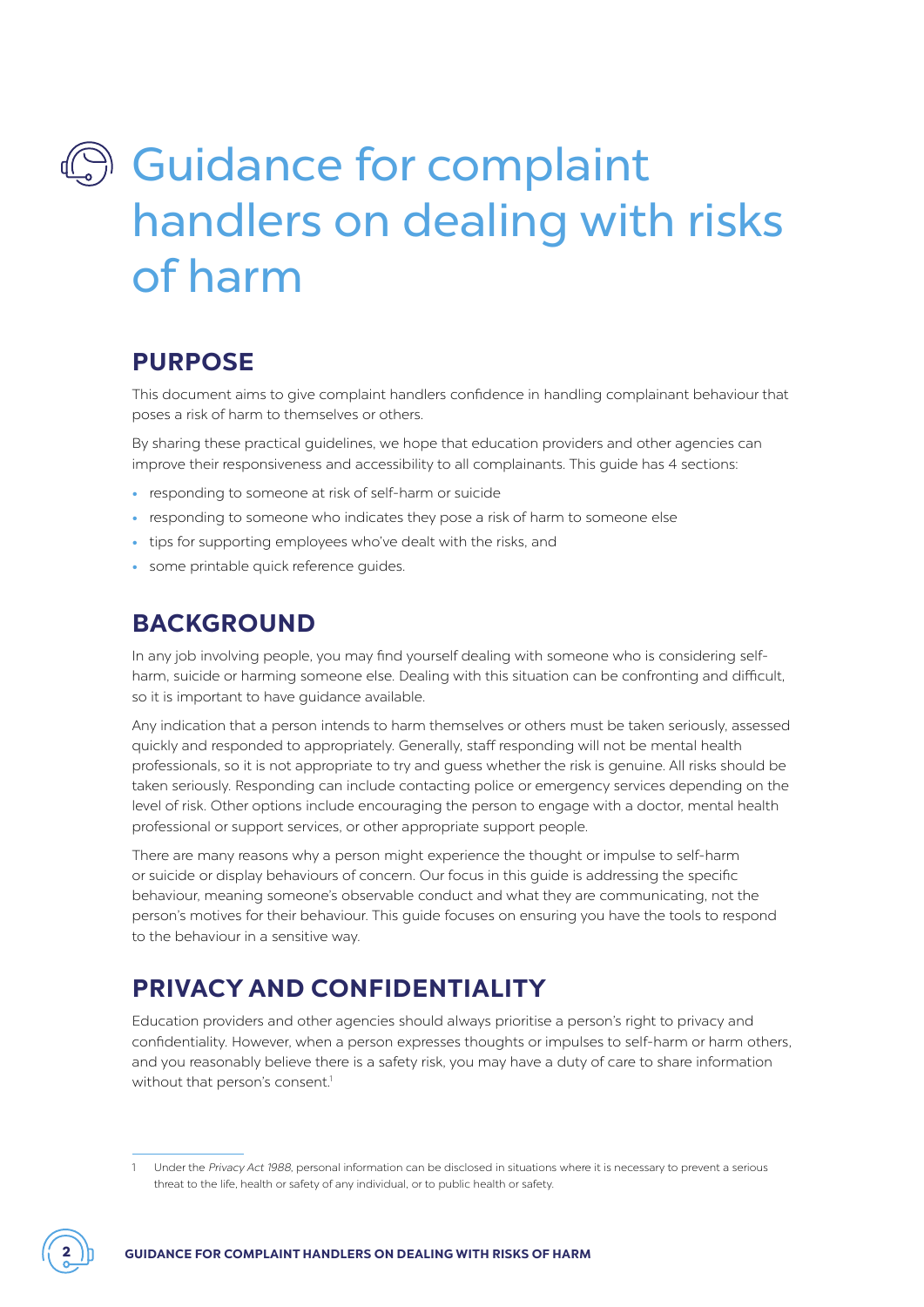#### **Definitions**

Risk - the likelihood that someone may cause physical harm to themselves through intentional activity (e.g. cutting or suicide).

Threat – an indication given by someone that they may cause physical harm to a specific person or group of people.

Employee – for the purposes of this document, assume this also includes any worker to whom you have work health and safety obligations but may not be defined as an employee. For example anyone who carries out work for a Person Conducting a Business or Undertaking (PCBU) such as an employee, a contractor, employee of a labour hire company, an apprentice or trainee, a student gaining work experience, an outworker or a volunteer.

#### **General disclaimer**

To the extent permitted by law, the Commonwealth Ombudsman's Office will in no way be liable to you or anyone else for any harm, loss or damage, however caused (and whether direct, indirect, consequential or economic) which may be directly or indirectly suffered in connection with the use of these Guidelines.

While we make every effort to make sure the information in these Guidelines is accurate and informative, the information does not take the place of professional or medical advice.

You must make your own assessment of the information contained in these Guidelines and, if you choose to rely on it, it is wholly at your own risk.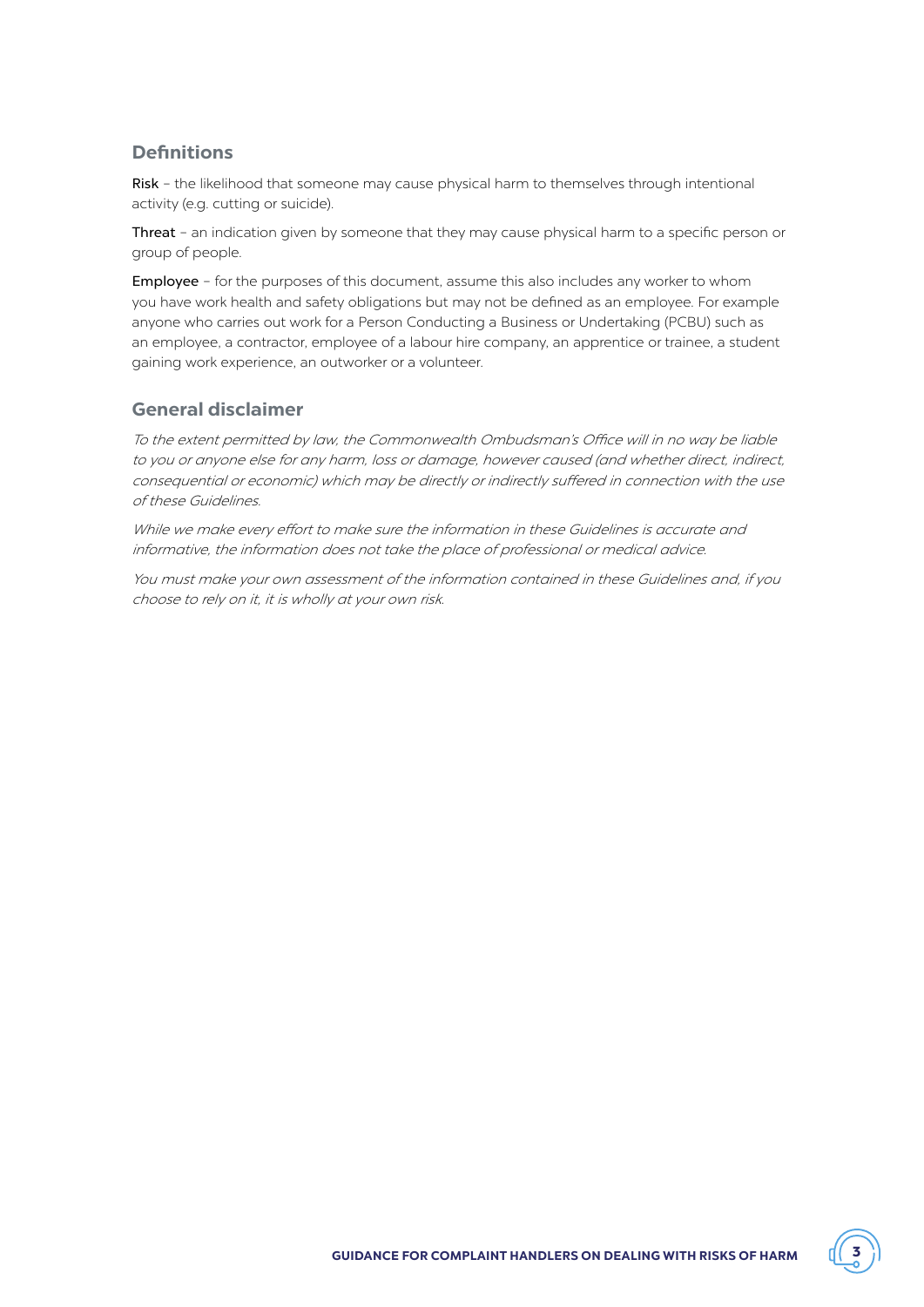## Self-harm, including suicide

We do not refer to expressions of intention to self-harm or commit suicide as threats, as this may create the perception that expressing these intentions is intended to manipulate or unfairly influence.

Instead, we refer to the possibility that a person will self-harm or commit suicide as a risk. This reflects the distress, helplessness and personal risk of those experiencing thoughts of suicide and self-harm.

## **RESPONDING TO RISKS OF SELF-HARM OR SUICIDE**

The following procedure is intended as a guide. You may not need to follow the steps in order. You may skip steps depending on the circumstances.2

When communicating with a distressed person it can help to:

- **•** provide an opportunity for the person to express themselves
- **•** acknowledge their feelings of anger, frustration, sadness or disappointment
- **•** encourage the individual to think about wellbeing strategies or support they can access.

Workplace supervisors are responsible for supporting employees to assess and manage risks. Employees should raise any concerns about a person's safety with a supervisor.

## **1 Do something now 2 Gain rapport**

When communicating with people in crisis or distress:

- **•** respond calmly and be aware of your tone of voice
- **•** acknowledge their emotions
- **•** show them you're listening by paraphrasing, summarising and asking them questions about what they're telling you
- **•** give information in small amounts
- **•** be supportive without claiming to know how they feel.

## **3 Be there for the person**

Listen to words or phrases that may indicate a level of suicide risk. Some examples are:



'I want to kill myself…'

'I just don't think there's any point anymore…'

'It won't matter after tomorrow…'

'Things would be easier if I wasn't around…'

<sup>2</sup> This procedure draws on Lifeline's toolkit: Helping someone at risk of suicide: Toolkit downloads - Lifeline Australia: //www.lifeline.org.au/resources/toolkit-downloads/

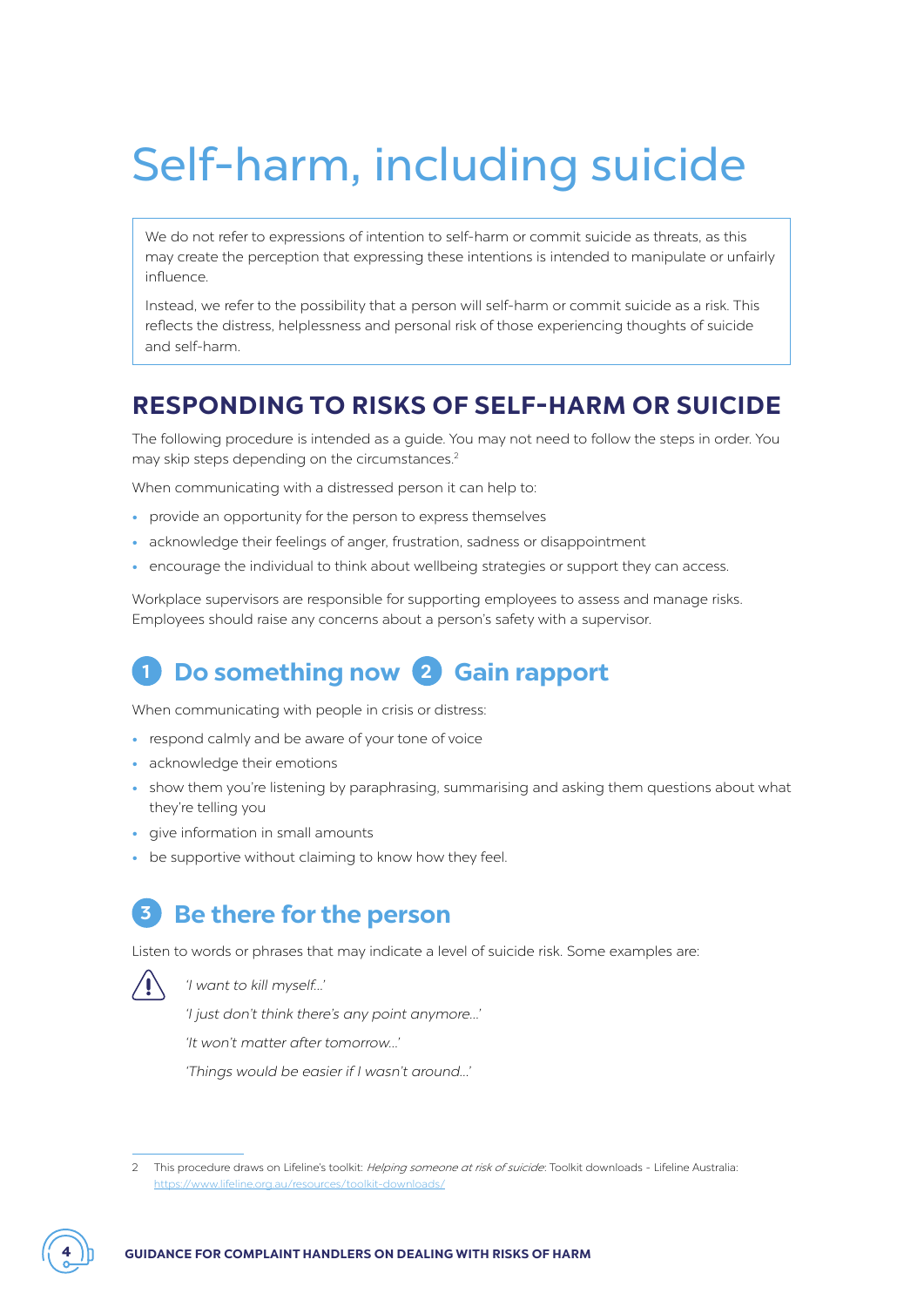## **4 Validate and support 5 Normalise feelings**

Suicidal thoughts are common among people who experienced significant trauma. An important reflection to people who are suicidal is to normalise their feelings:



'Suicidal thoughts are not unusual for someone who's been through what you have experienced.'

'Thank you for letting me know you're feeling this way. It's a very normal way to be feeling in these circumstances. It must have taken you a lot of strength to tell me.'

'Thank you for sharing this with me. I know it must be difficult to talk about these feelings. I am very concerned about your safety and I want to help you.'

## **6 Ask direct questions**

If you don't ask a person directly if they are suicidal, you can't know their level of risk. You should ask a person to expand on what they mean when they say something which may indicate they are thinking of committing suicide or harming others – even if it sounds ambiguous.

If you feel there is a level of suicide risk, an example of a response could be:



'You are telling me that you just don't think there's any point anymore... I am very concerned about you. Are you thinking of killing yourself?'

## **7 Get info 8 Establish immediacy 9 Assess risk**

In the next steps, you need to gather information and decide what the level of risk is. Some questions are provided to help you gather this information in the Assessment Conversation Template: Risk of Self-harm and Suicide attached.

As with everything in this guide, this process doesn't always have to be followed in order.

It is important to find out whether the person intends to act on their thoughts and to assess immediacy and risk.

The following questions may be helpful:



'You mentioned you are thinking of suicide. Are you thinking of acting on those thoughts?' 'Have you thought about how and when you plan to kill yourself?'

'Have you ever harmed yourself on purpose?'

'Do you have access to any weapons?'

'What are you planning to do?'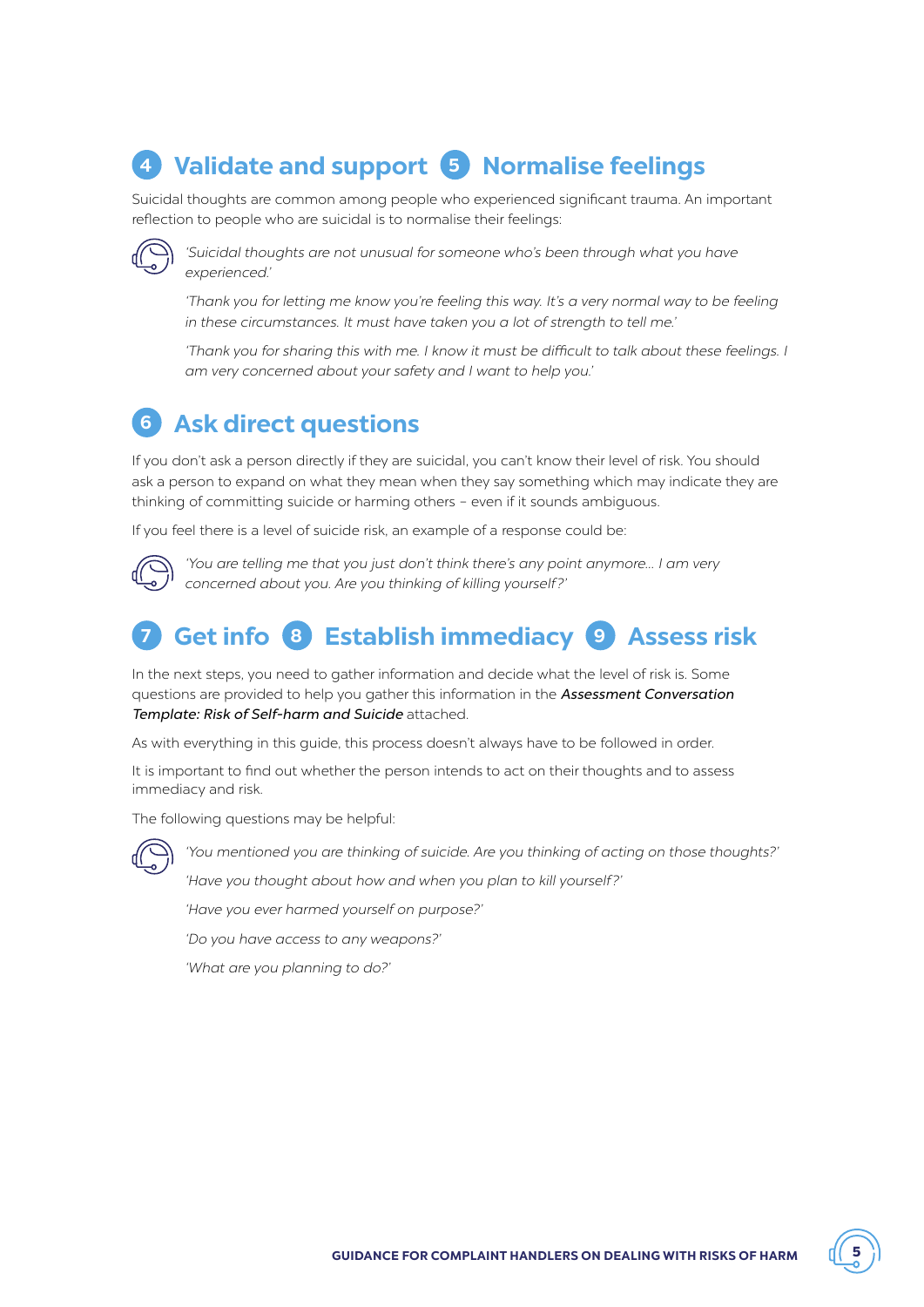## **10 Check safety 11 Check supports**

Identifying the person's support resources can be useful at any stage during the interaction. Talking about support can help ground the person and move them away from suicidal thinking. Identification of support to contact is also useful information if the person is assessed as high risk.

Talk about what support they can access to stay safe and get help. How can you help the person draw on connections with family, friends, personal coping strategies?

It is also helpful to try and get contact details for the person's GP, counsellor, psychologist or psychiatrist in case it is appropriate to request assistance or intervention. If speaking on the phone suggested questions could be:



'Are you with anyone at the moment?'

'Is there someone you can call to seek support?'

## **12 Duty of care 13 Consult and decide action**

If the person states they are going to harm themselves or harm someone else and the risk may be imminent, you need to tell them:

- **•** you will discuss the conversation with your supervisor
- **•** you may need to contact other services such as police and mental health services, and
- **•** you may need to contact the person's emergency contact, their GP, counsellor, psychologist or psychiatrist (if you have the details available).

For example:



'I am concerned for you and I need to make sure you have support. I may contact someone to check on your safety.'

If the person is on the phone and they hang up during the call, speak to a supervisor about how to proceed.

Where appropriate, you should consider getting help from colleagues and supervisors to manage people who pose a risk of harm to themselves or someone else. This could include signalling to another person to alert them to the nature of the call or interaction and that assistance is required.

## **14 Take action 15 Refer**

In consultation with a supervisor, you may need to notify another agency (for example: police, ambulance, child protection, mental health service, or the National Security Hotline).

You may also provide the contact details for 24-hour telephone support services:

- **•** Lifeline 24 hr Counselling Service: 13 11 14
- **•** Beyond Blue: 1300 224 636
- **•** Suicide Call Back Service: 1300 659 467

If you don't think the risk is imminent and you won't be notifying another agency, still provide the contact details above.

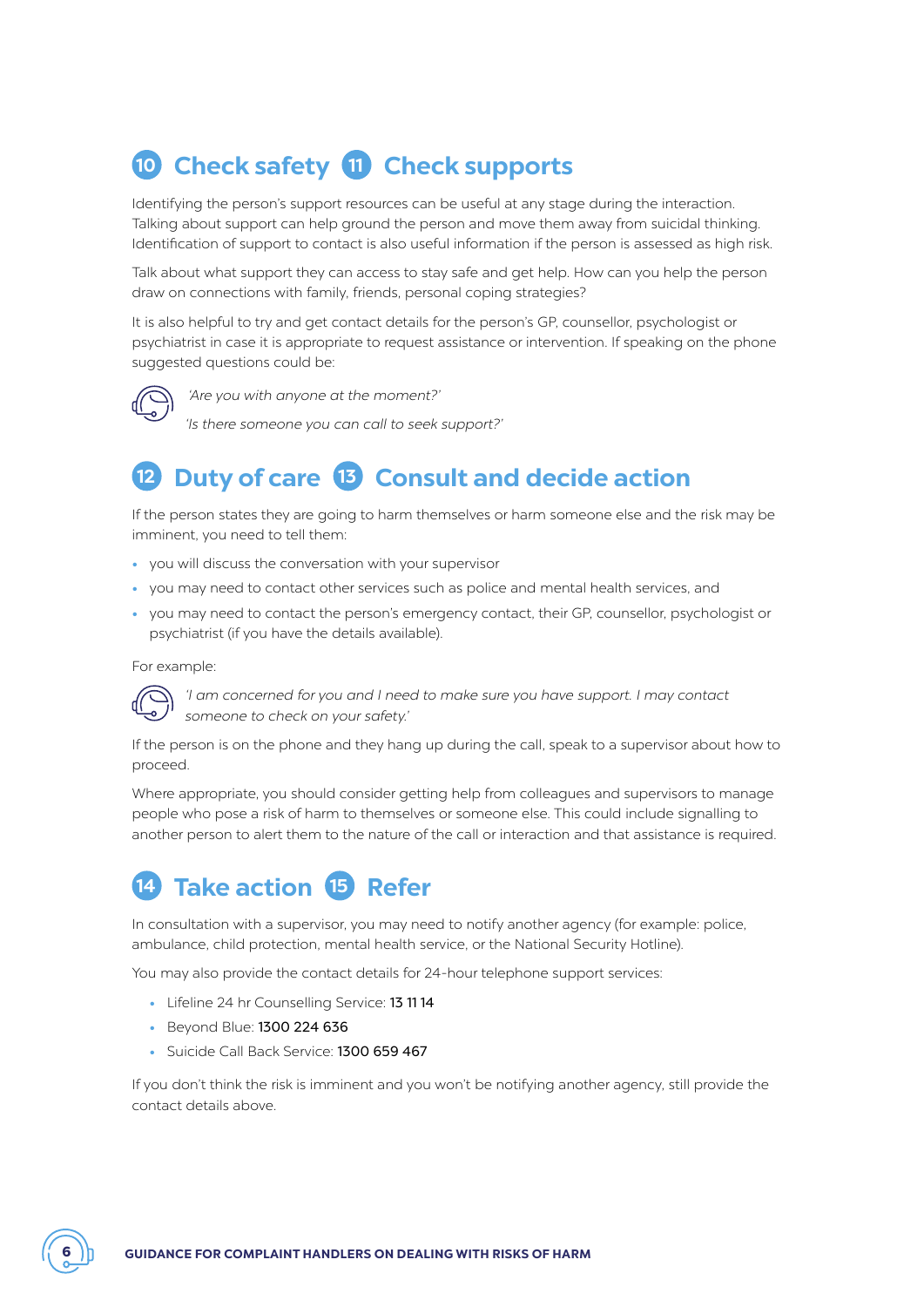## **16 Defuse and debrief 17 Self-care**

Working with people in crisis can be distressing. As everyone processes these interactions differently, there are a variety of different options available. Some examples are:

- **•** undertaking your own personal self-care strategies
- **•** informal/formal debriefing with supervisors or colleagues.

Make sure you are aware of the direct impacts of managing crisis situations and the potential for experiencing vicarious trauma. You should encourage any person impacted to seek appropriate help and support, and seek support yourself.

### **IN SUMMARY**

If a person says something that indicates they may be thinking of harming themselves, ask them a direct question about what they intend to do. If you think there may be an imminent risk of selfharm or suicide, try to gather as much information as possible to inform appropriate referral or intervention.

If a person writes something in an email or a letter that indicates they may be thinking of harming themselves, you should attempt to contact the person by telephone, where possible. If this is not possible, discuss this with your supervisor. You may need to arrange emergency intervention depending on the information in the email or letter.

If you are in a face-to-face situation with someone who raises the risk of self-harm, follow the same procedures to assess the risk as on the phone, and escalate as required. Unless there is a risk to your own safety, try not to leave the person on their own.

Remember it is important to provide training to any staff or person who may be required to respond to risks of harm and keep records of any incidents.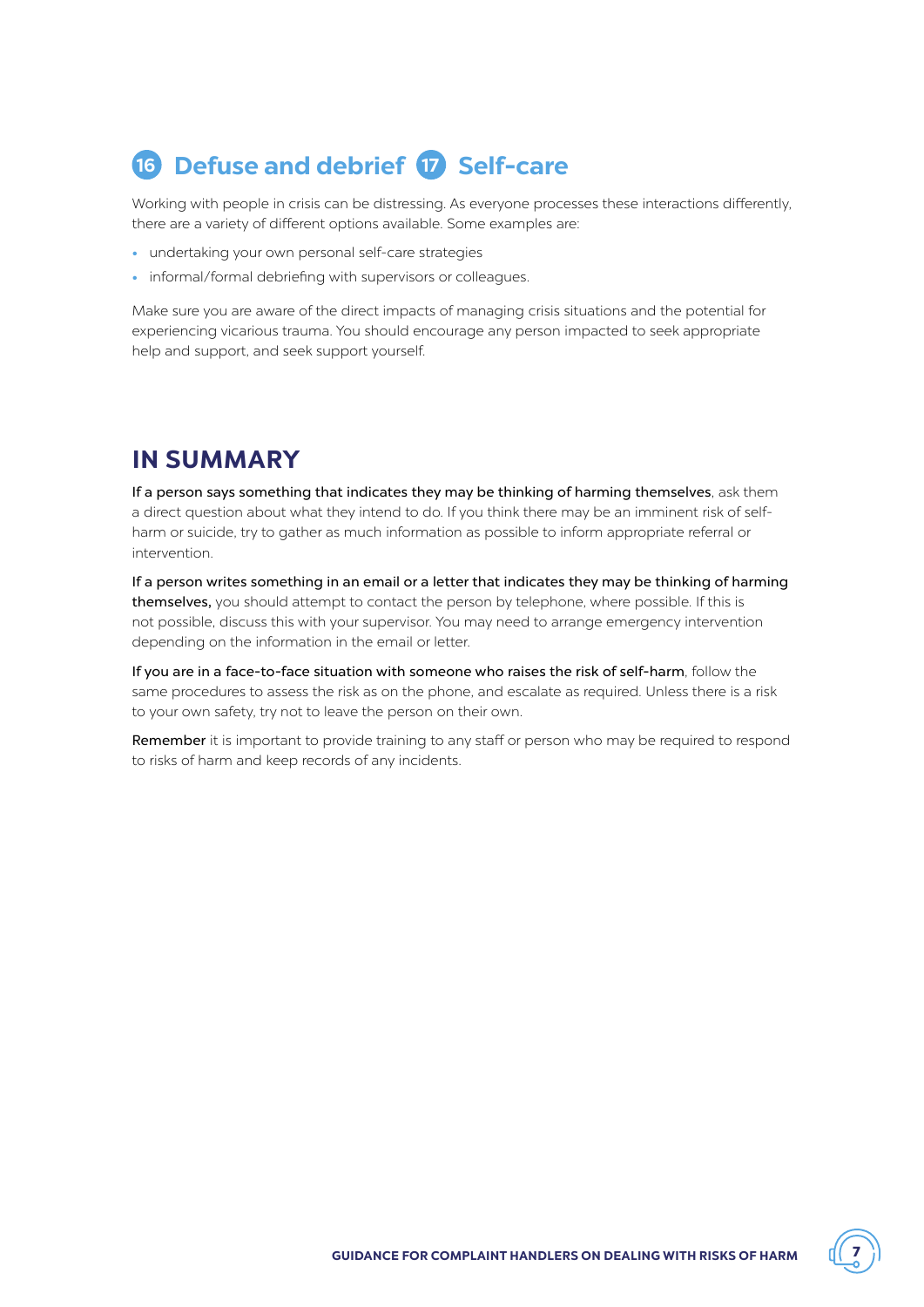## Threats of harm to staff and others

In this section of the guidelines, we refer to expressions of an intention to cause harm to others as threats. This is appropriate as the intention is to control an outcome by making others feel threatened.

## **PROCEDURE FOR RESPONDING TO THREATS OF HARM**

The following procedure is intended as a guide for responding to threats to yourself, your colleagues or a third party. This can include hostility, aggression and assaults. You do not need to follow the steps in order. You may skip steps depending on the circumstances.

Where employees are at risk due to dangerous or aggressive behaviour during or as a direct result of their work, the organisation must take immediate action to protect their health and safety. This is in accordance with duty of care and workplace health and safety obligations.<sup>3</sup>

Employees should report any threat of harm to a supervisor, whether it is made face-to-face, on the phone or in writing. The supervisor should decide what the response is, and this may include contacting the police and requesting their attendance.

If an employee is confronted with someone displaying threatening behaviour, they should try to deescalate the behaviour. If at any time the employee feels their safety is at risk, they should remove themselves from the situation immediately and seek assistance. Remember not to speculate on the motives for someone's behaviour. Address the behaviour, not the person.

If duress alarms are available, staff should follow procedures to use them. Consider developing simple phrases or codes which alert others in the team of an emerging situation where assistance may be needed.

## **<sup>1</sup> Do something now 2 Recognising danger signals and assessing risk**

The following signals may indicate that a person could become aggressive or violent:

- **•** Appearance: seems intoxicated or is carrying something that could be used as a weapon.
- **•** Physical activity: restless or agitated, pacing, hostile facial expressions, has entered non-public area of the office.
- **•** Speech: loud, swearing or abusive, slurred.

The signals above may alert you to potential danger, but other explanations need to be considered. For example, slurred speech may be caused by a speech impairment and agitation and pacing by anxiety. Do not automatically conclude that a person intends harm by displaying these behaviours.

<sup>3</sup> [Model-Guidelines-For-Managing-and-Responding-to-Threats,-Aggressive-Behaviour-and-Violence.pdf](https://www.ombo.nsw.gov.au/__data/assets/pdf_file/0007/21310/Model-Guidelines-For-Managing-and-Responding-to-Threats,-Aggressive-Behaviour-and-Violence.pdf) ([nsw.gov.au\)](http://nsw.gov.au) P 26, Work Health and Safety Act 2011 (Cth), and corresponding legislation in each State/Territory.

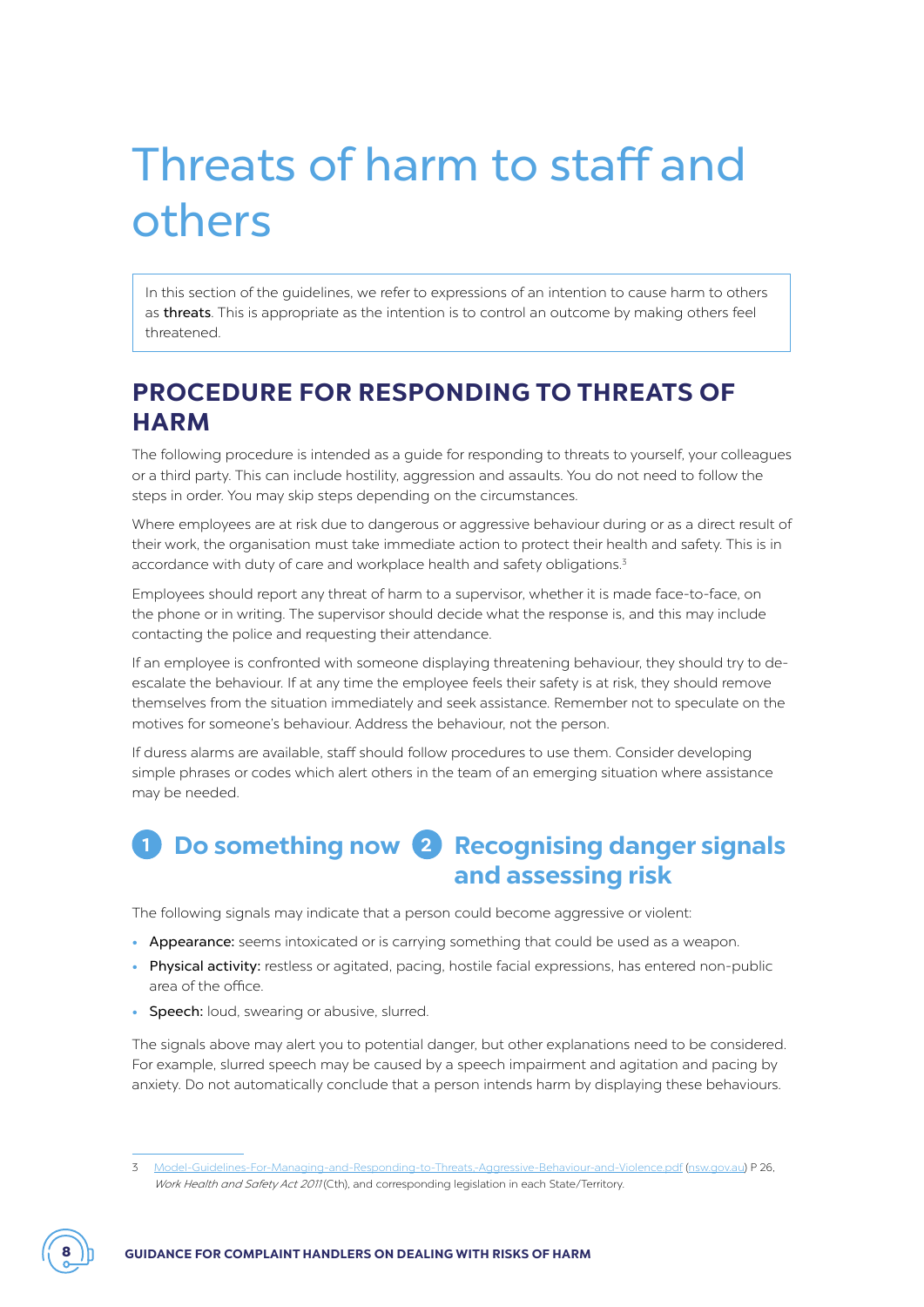The strategies below will help you manage any risk associated with responding to a person displaying those signals, while still treating them with respect and concern for their problem:

- **•** If you are in a public space speaking to a distressed person, ensure you are not alone. If available, ensure you are being monitored on security screens.
- **•** If meeting with a person who is displaying aggressive or intimidating behaviour, do not keep them waiting before attending to them.
- **•** Ask a colleague to attend the meeting with you.
- **•** If possible, use a room where you can attend to the person in a calming, low stimulus environment and position yourself near an exit or safety alarm.
- **•** Use calm words, tone and body language. Learn and use de-escalation and distraction strategies outlined below.
- **•** Ensure someone else is aware of the situation. If possible, restrict access to the area by other persons until the situation calms down.
- **•** If you feel you are in danger, remove yourself as quickly as possible. Walk through the nearest door to a secure area and let others know of the risk.
- **•** If safe to do so, encourage the person away from the premises or disconnect the person from the phone call. If possible, leave a route for the person to follow where they will not feel like they are trapped or cornered, as this may increase their agitation.

### **<sup>3</sup> Defuse the situation 4 Using de-escalation strategies**

The aim of using de-escalation techniques is to calm the person and manage the physical environment. You should aim to:

- **•** stay calm and adopt a neutral, open posture
- **•** speak slowly and clearly, even if the person is shouting
- **•** acknowledge the grievance and communicate a willingness to see what can be done. For example:



'I can hear you are very angry about …', or 'I am concerned about you and would like to help you '

**•** clarify any statements that suggest a risk of harm to the person or someone else by repeating what the person has said. For example:



'You have just said you will .....'

**•** ask open ended questions to keep the dialogue going. A question about the facts can change a person's focus:



'Can you tell me about ….'

If possible, it can also be useful to identify someone the person normally relies on for support.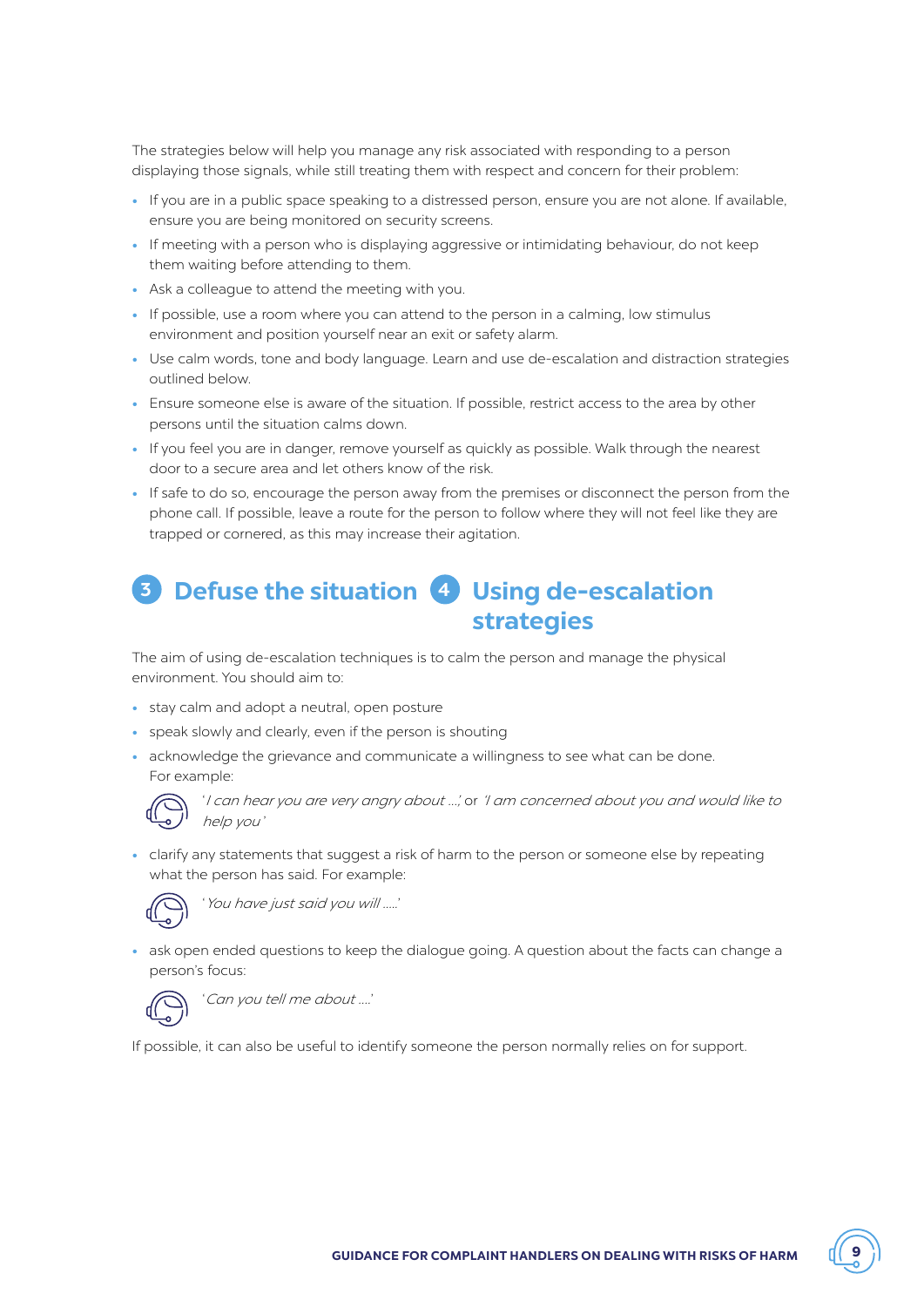#### **5 Respond to ensure 6 Raising your concerns with safety of all parties the person and with others**

If the person continues to exhibit unacceptable behaviour take the following actions:

- **•** if you feel you are in danger, activate a safety alarm (if available), or leave the room and request assistance
- **•** inform the person what the consequences of their unacceptable behaviour will be. For example:



'If you continue to speak/act like that, I will stop this conversation.'

• inform the person of the actions you will take in response to their continued behaviour/words:



'You have just said that you will…' (repeat the person's language). 'Our policy here is that all threats must be taken seriously and responded to. I will now inform a supervisor that you have said you will...' (use the words the person has used). 'If you continue to make those comments, I will request that you leave the premises.'

#### **7 Discuss with your 8 Reviewing your responses supervisor to the situation**

With your supervisor, identify strategies for future interactions with the person, for example a follow up call and referrals to other services.

You may also provide 24-hour telephone support services:

- **•** Lifeline 24 hr Counselling Service: 13 11 14
- **•** Beyond Blue: 1300 224 636

## **9 Defuse and debrief 10 Self-care**

It is important to provide training to employees who may be exposed to threats of harm and to keep records of any incidents.4

<sup>4</sup> Examples of procedures and all following templates are from Office of the Commonwealth Ombudsman Policy and Procedures for Responding to Risks of Harm and Threats to Others.

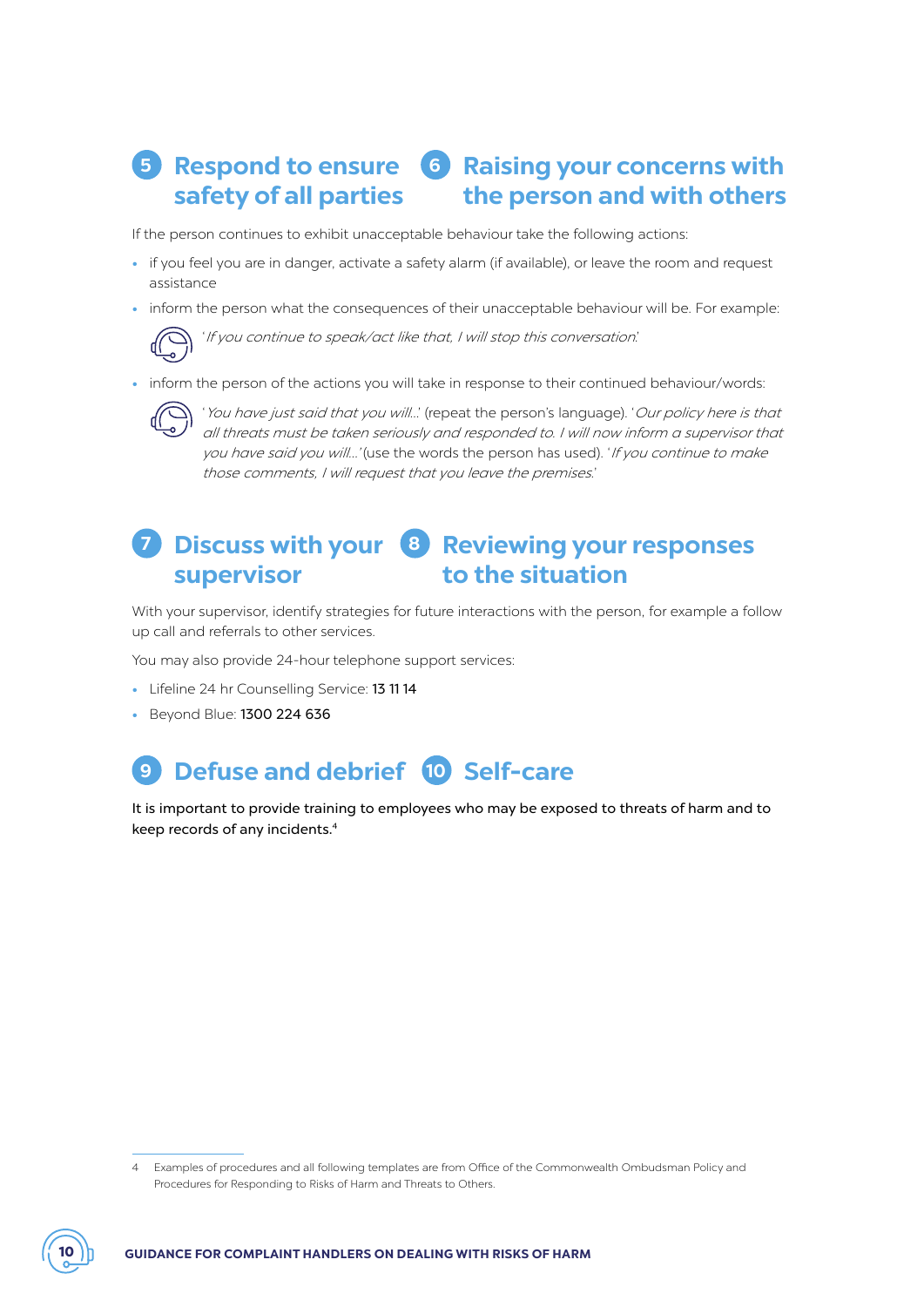## Employee Support

After all action to manage the risk is completed, supervisors should offer and provide support. Defusing and debriefing are 2 support strategies for staff who deal with difficult situations.

## **DEFUSING**

- **•** initial response post-crisis (within 12 hours)
- **•** check the wellbeing of the person/employee involved, offering initial support
- **•** arrange debriefing and follow-up sessions.

Defusing is designed to assist people to manage any distress in the short-term and address immediate basic needs. It is very important to do this as soon as possible, on the day of the incident, before leaving work. Defusing is done informally and usually by peers (small group support). The aim is to stabilise the responses of employees involved in the incident and provide an opportunity to express any immediate concerns.

Guided discussion and the opportunity to ask questions can help ground everyone involved in managing the incident. For example:



'What is one 'self-care' activity you can do for yourself after you finish work today? '

Defusing activities include:

- **•** briefly reviewing the event
- **•** discussing questions and concerns
- **•** identifying current needs
- **•** offering advice, information and handouts on referrals and support agencies.

## **DEBRIEFING**

Debriefing helps people deal with reactions to a distressing incident, reflect on its impact, and discuss whether additional support or action is required. It can help people begin processing the event and bring closure.

Employees should have the opportunity to debrief as soon as possible, but no longer than 72 hours after the initial incident.

Encourage your employees to debrief with a senior staff member or colleague, or to use facilitated debriefing support such as counselling services. It can be done informally or formally, depending on the needs of those involved.

The following steps may act as a facilitation guide, but remember to tailor the discussion to employee needs and the circumstances surrounding the incident:

- **•** acknowledge the role played by all involved
- **•** invite the person to discuss both the positive and negative elements of the experience
- **•** ask open-ended questions that help the person explore the facts, thoughts and sensory experience related to the event
- **•** allow expression of thoughts, emotions and experiences associated with the event without judgement
- **•** identify the incident's impact on the person to determine whether follow-up support is required
- **•** advise what additional support is available such as counselling services facilitated by the organisation.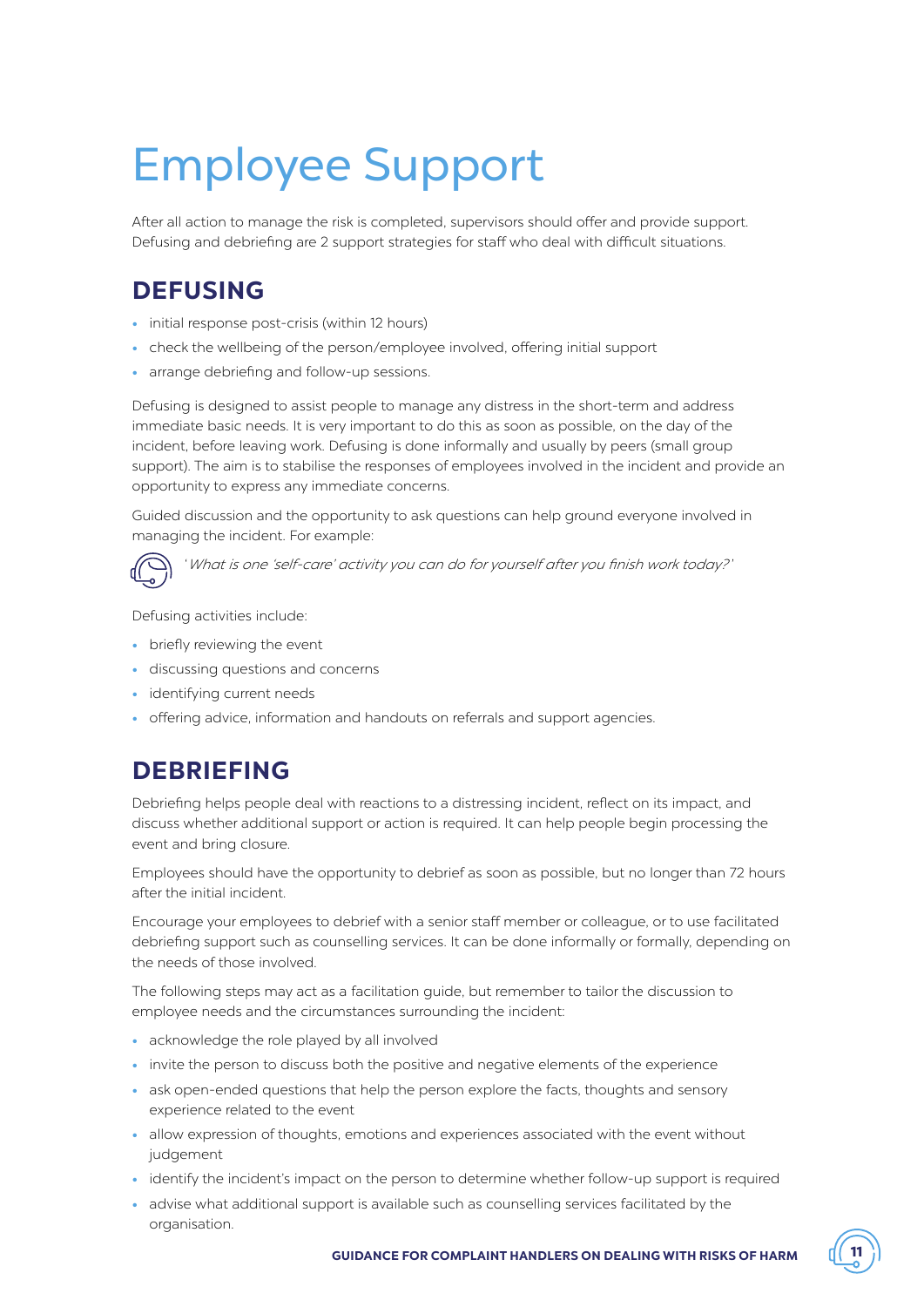## **ATTACHMENT A** – Quick Risk Assessment Tool **RESPONDING TO RISKS OF SELF-HARM OR SUICIDE**

|   | <b>Ask direct</b><br>questions                                                   |  | 'Do you have thoughts of<br>harming yourself?'                                          |  | If YES, and the risk is<br>imminent, alert your<br>supervisor immediately                                                    |
|---|----------------------------------------------------------------------------------|--|-----------------------------------------------------------------------------------------|--|------------------------------------------------------------------------------------------------------------------------------|
|   |                                                                                  |  | 'Thank you for letting me                                                               |  |                                                                                                                              |
|   | <b>Normalise</b><br>feelings                                                     |  | know you're feeling this way.<br>It's a very normal feeling in<br>these circumstances.' |  | 'It must have taken a lot of<br>courage to tell me.'                                                                         |
|   |                                                                                  |  |                                                                                         |  |                                                                                                                              |
|   | <b>Establish</b><br>rapport                                                      |  | 'I realise it must be difficult<br>to talk about these feelings.'                       |  | 'I am very concerned and<br>want to help you today.'                                                                         |
|   |                                                                                  |  | 'Many people in your<br>situation would feel angry.'                                    |  |                                                                                                                              |
|   |                                                                                  |  |                                                                                         |  |                                                                                                                              |
| 4 | <b>Get information.</b><br><b>Determine</b><br>immediacy.<br><b>Assess risk.</b> |  | 'Have you thought about<br>how and when you plan to<br>kill yourself?'                  |  | · 'What are you planning to do?'<br>• 'Do you have access to<br>weapons/means?'<br>· 'Have you taken any drugs/<br>alcohol?' |
|   |                                                                                  |  |                                                                                         |  |                                                                                                                              |
| 5 | <b>Check safety</b><br>and identify<br><b>supports</b>                           |  | 'Is there anyone with you?'                                                             |  | 'Do you have a friend or<br>counsellor I can call for you?'                                                                  |
|   |                                                                                  |  |                                                                                         |  |                                                                                                                              |
| 6 | <b>Consult</b>                                                                   |  | 'I need to let you know I<br>may contact someone to<br>check on your safety.'           |  | 'Would you mind staying<br>on the line while I talk to my<br>supervisor?'                                                    |
|   |                                                                                  |  |                                                                                         |  |                                                                                                                              |
|   | <b>Take further</b>                                                              |  | Refer to Third Party<br>if risk urgent/imminent                                         |  | Keep caller engaged<br>on the telephone (as<br>appropriate)                                                                  |
|   | action                                                                           |  | If risk is not urgent,<br>refer to 24 hour support<br>services                          |  | Create a detailed written<br>record of the event.                                                                            |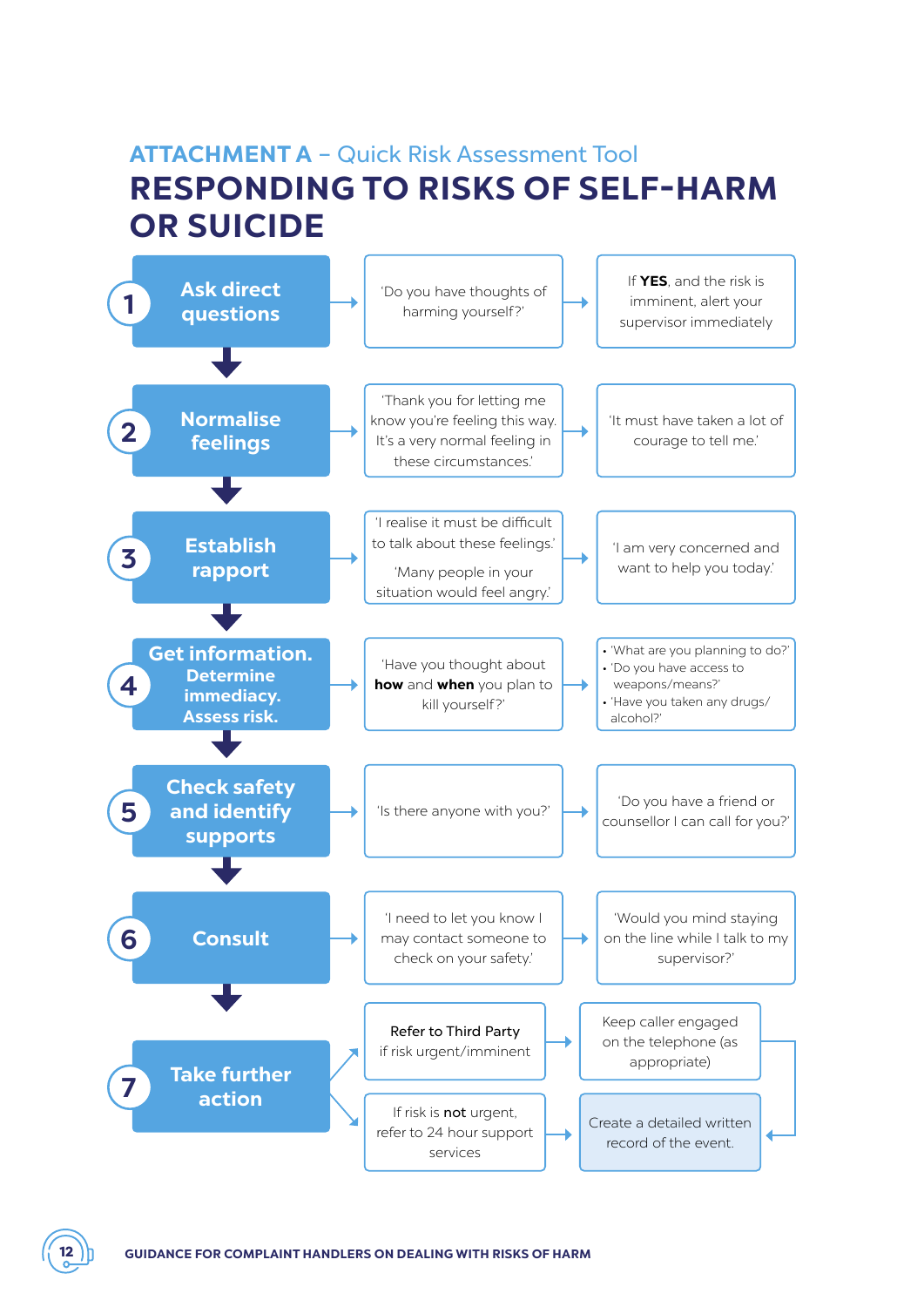## **ATTACHMENT B** – Assessment Conversation Template **RISK OF SELF-HARM OR SUICIDE**

The person has told you they have a current plan of self-harm. Repeat back what they tell you:

 $\widehat{(\bigcirc)}$ 'You have told me …… thank you for sharing this with me. I know it must be difficult to talk about these feelings. I am very concerned about your safety and I want to help you.'

#### Supervisor Name: \_\_\_\_\_\_\_\_\_\_\_\_\_\_\_\_\_\_\_\_\_\_ Supervisor Number: \_\_\_\_\_\_\_\_\_\_\_\_\_\_\_\_\_

| <b>Step</b>              | Question                                                                                                                                                                | <b>Response</b>              |
|--------------------------|-------------------------------------------------------------------------------------------------------------------------------------------------------------------------|------------------------------|
| 1. Name                  | What is your full name?<br>(if not known)                                                                                                                               |                              |
| 2. Contact<br>details    | If we lose phone connection, what<br>number should I use to phone you<br>back?                                                                                          |                              |
|                          | Where are you now?<br>(If person is unsure of whereabouts,<br>ask: "What can you see/nearest<br>building/street?")                                                      |                              |
| 3. Get<br>Information    | What are you planning to do?<br>(If the person indicates they are<br>planning suicide using weapons,<br>identify what type of weapon and if<br>they have access to it.) |                              |
|                          | When?                                                                                                                                                                   |                              |
| 4. Assess Risk           | Is there anyone with you?<br>Name/relationship/their contact<br>details.                                                                                                |                              |
|                          | Have you been taking any drugs/<br>alcohol?<br>What/Quantity?                                                                                                           | No       don't know<br>l Yes |
|                          | Are you on any medication?<br>Have you taken it today?<br>How much have you taken?<br>Name/Quantity/Method?                                                             | Yes No I I don't know        |
|                          | Have you ever been diagnosed with<br>any mental health issues?                                                                                                          |                              |
|                          | Have you ever felt suicidal before?                                                                                                                                     |                              |
|                          | When you felt like this in the past,<br>how did you make yourself feel more<br>positive?                                                                                |                              |
| 5. Immediate<br>Response | Do you have a counsellor/<br>psychologist/GP/support person I can<br>call for you?                                                                                      |                              |

### Continued next page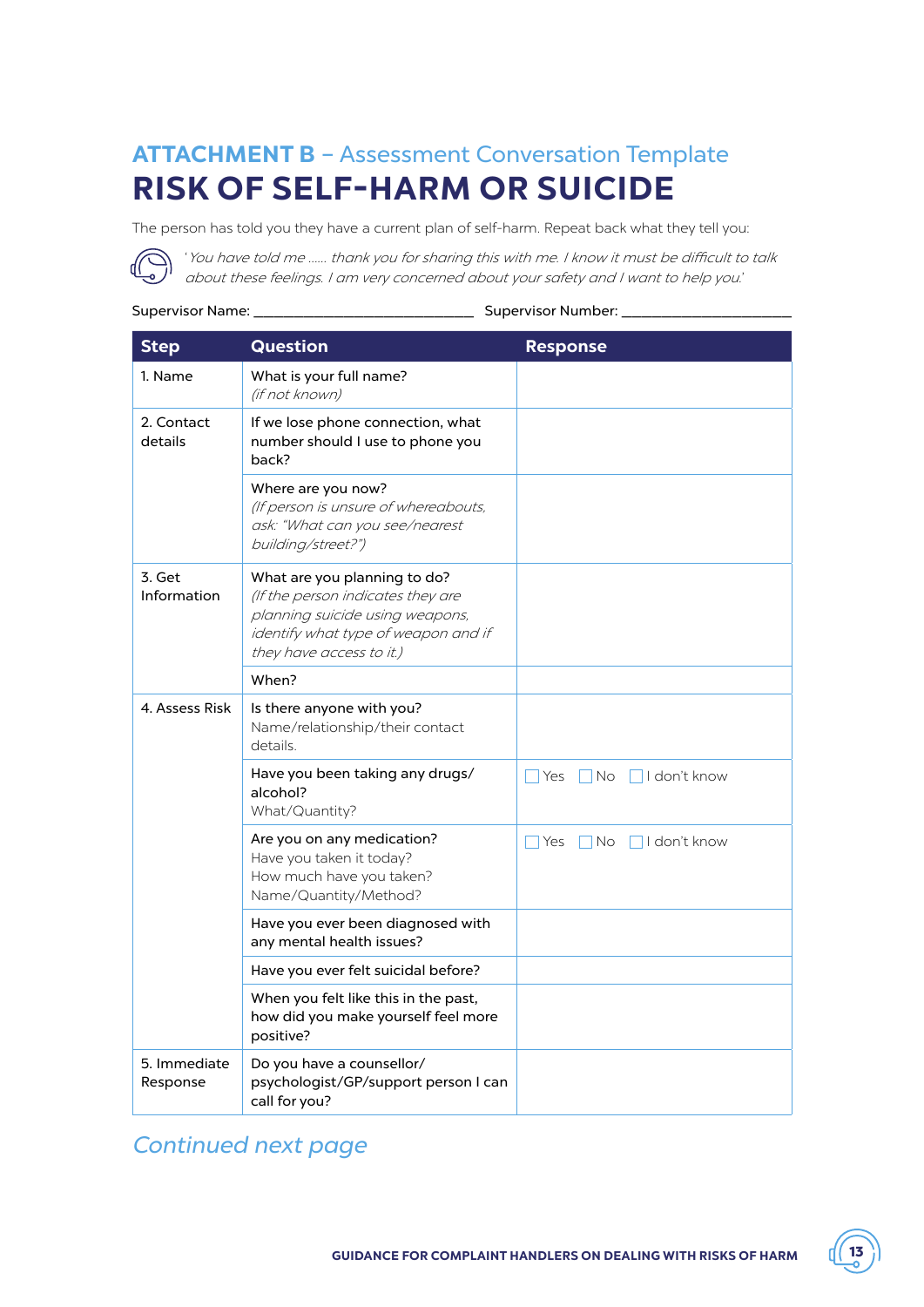### **Risk of self-harm or suicide: assessment conversation template (cont.)**

NOTES:

#### **Referral services**

- Emergency Services **000**
- Lifeline 24 hr Counselling Service **13 11 14**
- Beyond Blue **1300 224 636**

NOTE: Where there is a suicide in progress or the person indicates an imminent plan to harm themselves, try to maintain communication with the person and seek assistance to contact emergency services, requesting an ambulance and/or police.

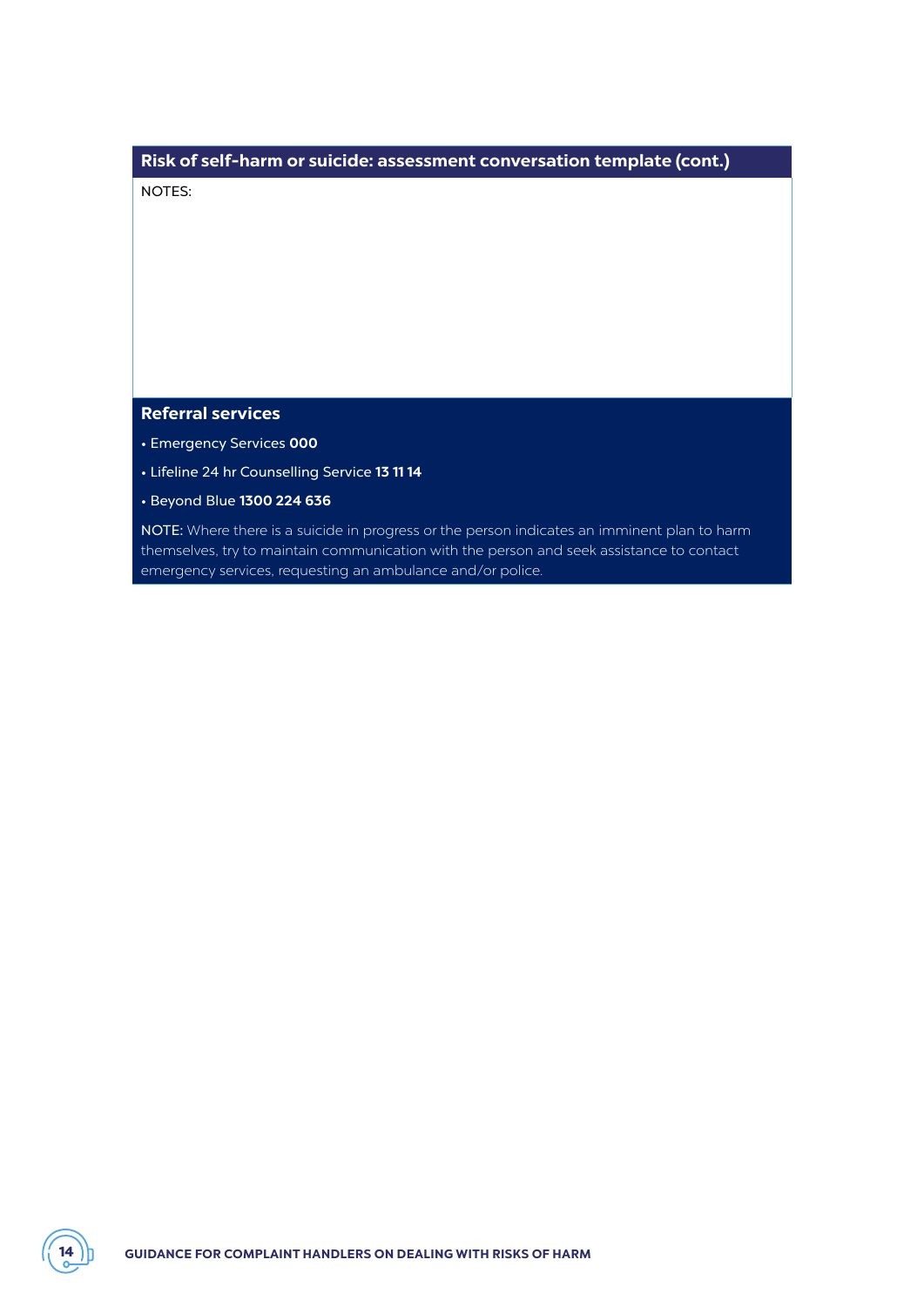## **ATTACHMENT C** – Quick Assessment Tool: **RESPONDING TO THREAT OF HARM TO OTHERS (INCLUDING FACE-TO-FACE)**



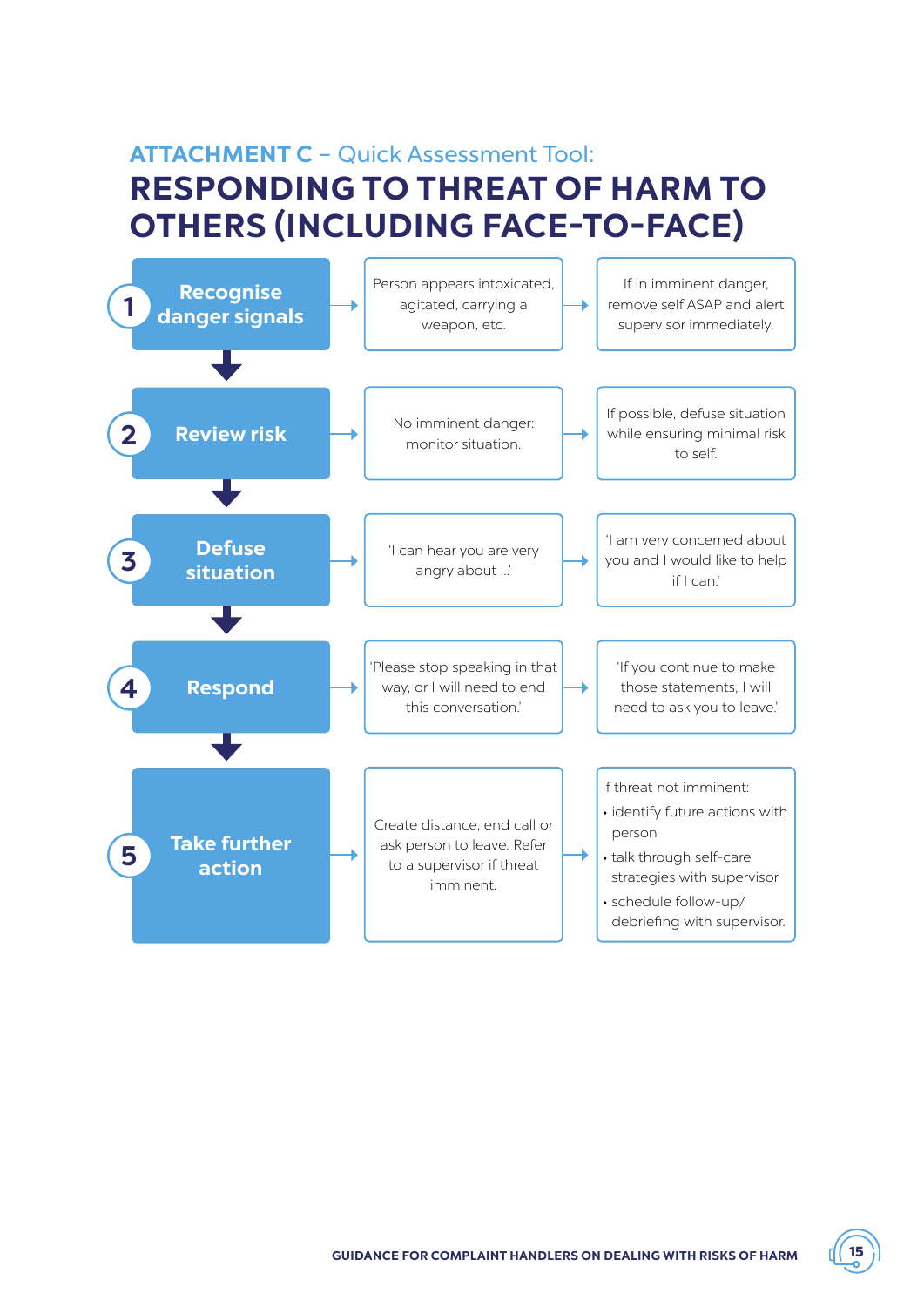## **ATTACHMENT D** – Assessment Conversation Template **THREAT OF HARM TO OTHERS**

The person has told you they have a current plan to harm another person(s). Repeat back what they tell you:



'You have told me ……. I am concerned about what you just said, and I need to remind you that we have a duty of care to report any threat of harm to others. Can you tell me more about what you are planning to do? '

#### Supervisor Name: \_\_\_\_\_\_\_\_\_\_\_\_\_\_\_\_\_\_\_\_\_\_ Supervisor Number: \_\_\_\_\_\_\_\_\_\_\_\_\_\_\_\_\_

| <b>Step</b>              | <b>Question</b>                                                                                                                                                                                      | <b>Response</b>                                                                                            |
|--------------------------|------------------------------------------------------------------------------------------------------------------------------------------------------------------------------------------------------|------------------------------------------------------------------------------------------------------------|
| 1. Name                  | What is your full name?<br>(if not known)                                                                                                                                                            |                                                                                                            |
| 2. Contact<br>details    | If we lose phone connection, what<br>number should I use to phone you<br>back? Where exactly are you now?                                                                                            |                                                                                                            |
| 3. Validate<br>feelings  | 'Anger is a very normal emotion, and<br>you have every right to be angry. Can<br>we find a way to use this anger in a<br>more useful way which will help you<br>and keep you safe at the same time?' |                                                                                                            |
| 4. Get<br>information    | Try to use the wording below to<br>establish the level of risk.                                                                                                                                      | Try to capture the person's words as exactly as<br>possible. This will be important if referred to police. |
| and assess<br>risk       | What are you planning to do?                                                                                                                                                                         |                                                                                                            |
|                          | When are you planning to do this?                                                                                                                                                                    |                                                                                                            |
|                          | Who are you thinking about doing this<br>to?                                                                                                                                                         |                                                                                                            |
|                          | Where are you thinking about doing<br>this?                                                                                                                                                          |                                                                                                            |
|                          | Why are you thinking about doing<br>this?                                                                                                                                                            |                                                                                                            |
|                          | Do you have any weapons?<br>Is there anyone with you?                                                                                                                                                |                                                                                                            |
| 5. Immediate<br>response | Is there something we can do to stop<br>you from doing this?/change your<br>mind about doing this?                                                                                                   |                                                                                                            |
|                          | Is there anyone I can call who might<br>be able to help you work through this<br>anger without putting yourself at risk?                                                                             |                                                                                                            |
| NOTES:                   |                                                                                                                                                                                                      |                                                                                                            |

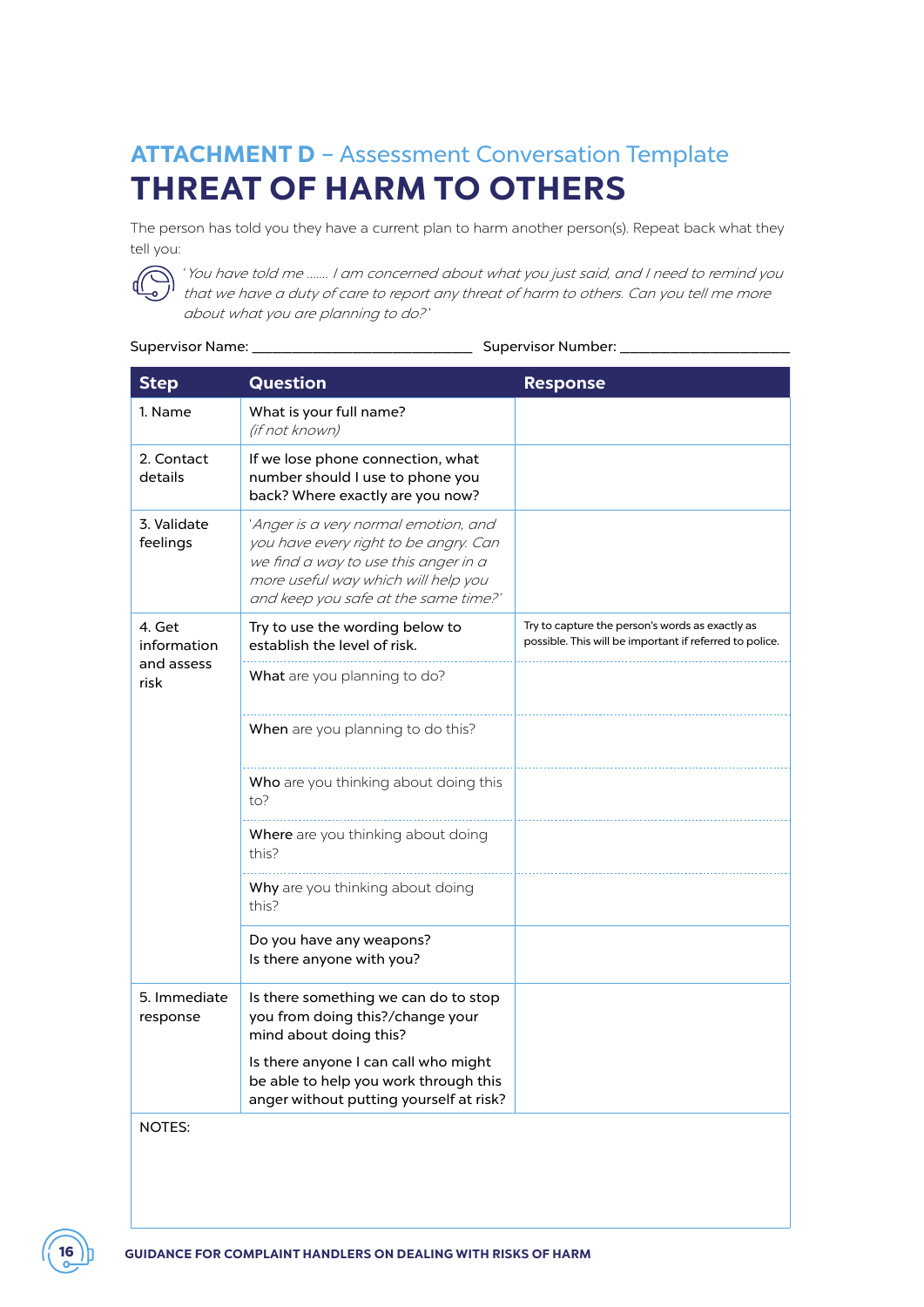## Crisis Intervention

Emergency Services



National Security Hotline **1800 123 400**

Mental Health Crisis and Assessment Treatment Teams (CATT) vary for each State/Territory. There is more information and contact details available at:

## **[healthdirect.gov.au/crisis-management](http://healthdirect.gov.au/crisis-management)**

If you work with complainants in a particular State or Territory, you may wish to add the name and contact number for the appropriate CATT here:

## 24 Hour Helplines

#### Lifeline: **13 11 14**

Beyondblue: **1300 22 4636**

Suicide Call Back Service: **1300 659 467**

1800-Respect (sexual assault, family and domestic violence): **1800 737 732**